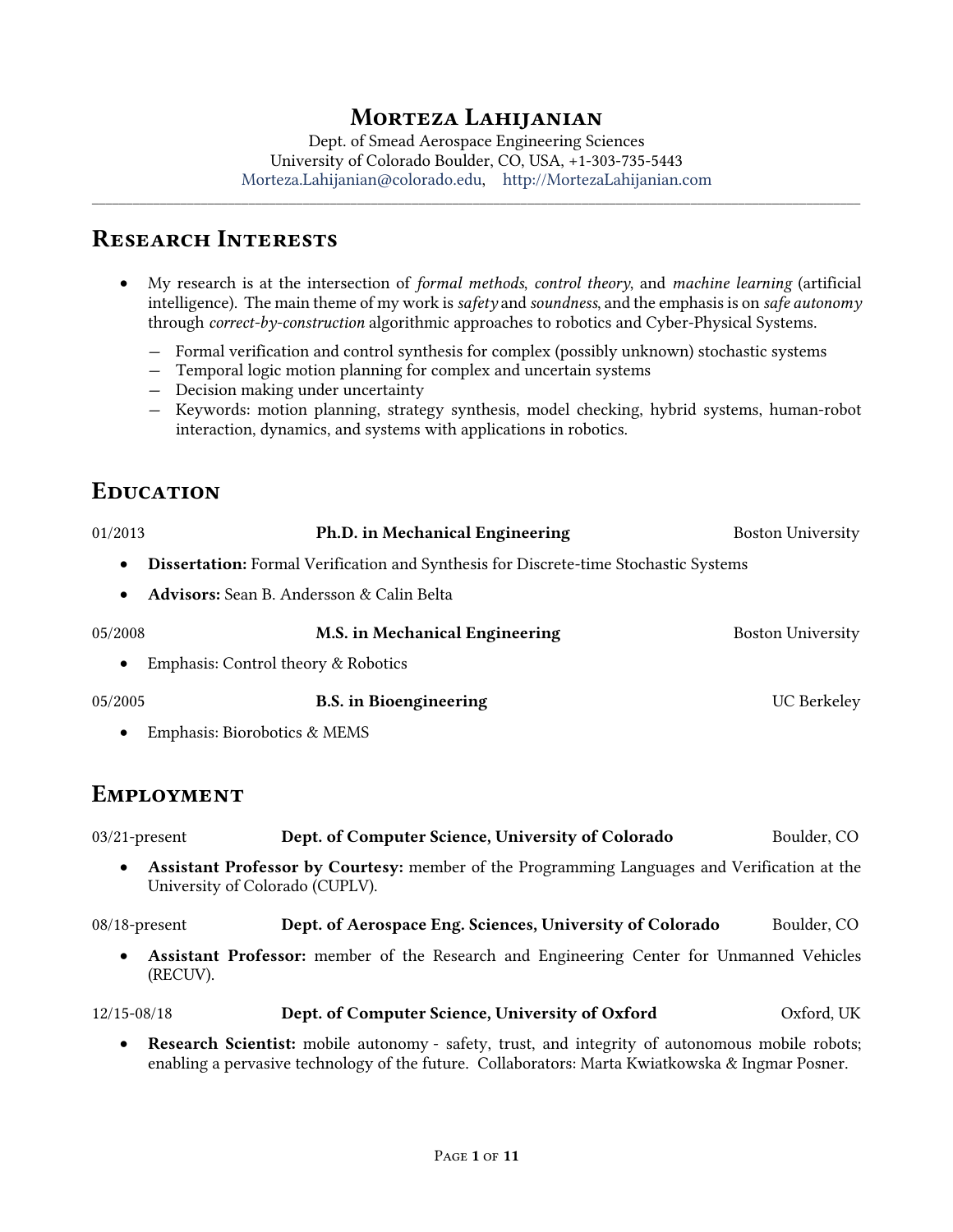### 09/12-08/15 **Dept. of Computer Science, Rice University** Houston, TX

• Postdoctoral Research Associate: motion planning and control synthesis for complex and uncertain systems from task-level specifications at Kavraki Lab and Computer-Aided Verification and Reasoning (CAVR) group. Collaborators: Lydia E. Kavraki & Moshe Y. Vardi.

# *Awards & Honors*

- Wadham College Research Fellow (2016-2017)
- Best Presenter at American Control Conference (2011)
- Travel Grant to American Control Conference (2011)
- NSF GRASSROOTS Fellowship (2009)
- NSF Travel Grant to IEEE International Conference on Robotics and Automation (2009)
- NSF-GK12 Fellowship (2007-2008)
- Graduate Teaching Fellowship (2006-2007)
- Federal SEOG Grant Fall (2004)
- UC Spring Grant (2004)
- Cal Grant B (2002-2003)
- Ella Mae & Lawrence R. Quarles Physical Science Achievement Award (2001)
- Arthure E. & Glaydys P. Flum Outstanding Achievement in Physical, Health Science (2001)
- Jack White Engineering Physics Award (2001)

# *Teaching*

01/19-present **Dept. of Aerospace Eng. Sciences, University of Colorado** Boulder, CO

- Instructor: created three new courses at CU Boulder
	- § ASEN 3128 Aircraft Dynamics (Spring 2022)
	- § ASEN 6519 Hybrid Systems: Theory, Computation, and Applications (Spring 2022)
	- § ASEN 5519 Algorithmic Motion Planning (Fall 2021)
	- ASEN 5519 Verification & Control Synthesis for Stochastic Systems (created & taught Spring 2021)
	- § ASEN 5519 Algorithmic Motion Planning (Fall 2020)
	- § ASEN 4028 Senior Projects 2: Design Practicum (Spring 2020)
	- § ASEN 4018 Senior Projects 1: Design Synthesis (Fall 2020)
	- ASEN 5519 Algorithmic Motion Planning (created & taught Fall 2019)
	- ASEN 6519 Hybrid Systems: Theory, Computation, and Applications (created & taught Spring 2019)

| 08/16-08/18 |                                                                                                      | Dept. of Computer Science, University of Oxford |  |  | Oxford, UK |  |
|-------------|------------------------------------------------------------------------------------------------------|-------------------------------------------------|--|--|------------|--|
|             | <b>Co-Instructor:</b> co-taught a graduate-level course entitled, "Probabilistic Model Checking" and |                                                 |  |  |            |  |

managed the teaching and lab assistants of the course in Michaelmas 2016 and 2017 terms.

### 01/13-05/13 **Dept. of Computer Science, Rice University** Houston, TX

• Co-Instructor: co-instructed a graduate-level seminar course entitled, "Extensive Introduction to MDPs and POMDPs."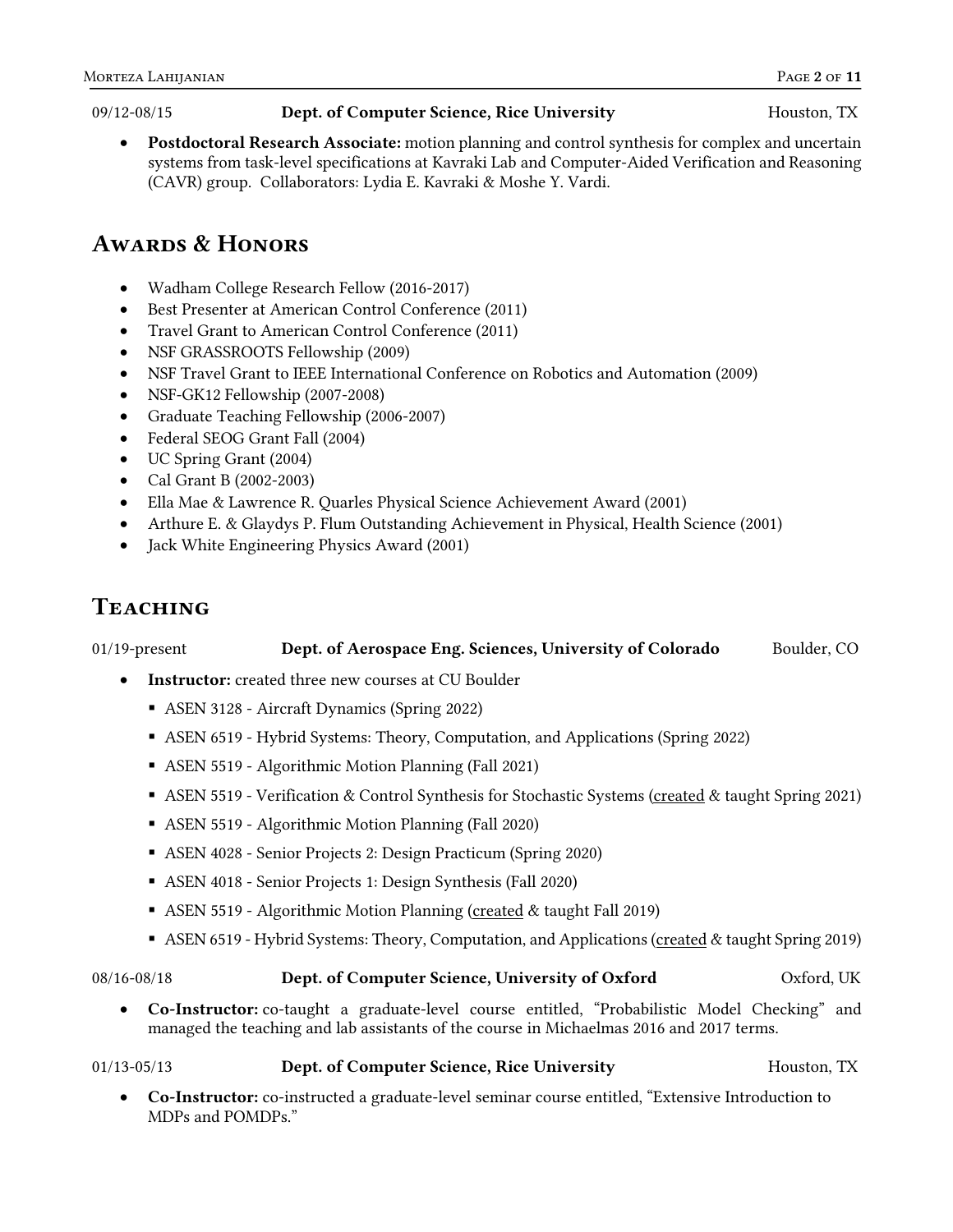#### 10/12-11/12 Dept. of Computer Science, Rice University Houston, TX

• Lecturer: gave a series of 4 lectures on the topic of probabilistic robotics in a senior-level course titled, "Algorithmic Robotics."

| 09/09-12/09 | <b>Mechanical Engineering, Boston University</b> | Boston, MA |
|-------------|--------------------------------------------------|------------|
|-------------|--------------------------------------------------|------------|

• Graduate Teaching Fellow: dynamics course teaching assistant – 1 semester.

#### 06/07-06/08 **Chelsea High School** Chelsea, MA

• NSF GK-12 Fellow: taught 11th and 12th grade physics and enhanced the content of curriculum by developing new modules, designed activities, assisting with labs, and helping students with science fair projects; also provided demos of my research and organized robotic competitions to inspire students to pursue education and careers in STEM. Physics, Control, and Robotics Lesson Plans available at www.bu.edu/gk12/morteza/.

09/06-05/07 **Mechanical Engineering, Boston University** Boston, MA

• Graduate Teaching Fellow: fluid mechanics laboratory instructor and course teaching assistant – 2 semesters.

09/05-12/05 **Team-Up for Youth: Coaching Corps (Outreach Program)** Oakland, CA

• Volunteer Coach: serving low-income young people and utilizing the potential of children of color by teaching important life lessons like teamwork, leadership, and dedication; also strengthening youth and communities through the power of sports in after school programs.

## *Publications*

### Statistics from Google Scholar

- total citations 1204
- h-index 18
- $\bullet$  i10-index 31

#### Key

- advised and mentored students are indicated by "\*" and "†", respectively
- the author list is alphabetically ordered for publications in computer sciences venues
- "Journal-Equivalent" conference publications with double-blind review process, rebuttal phase, and acceptance rate of less than or equal to 35% are indicated with 'J. E.'

#### Papers currently in preparation

- [1] A. Theurkauf\*, N. Ahmed, and M. Lahijanian, "Resource-Performance Trade-off Analysis via Eventtriggered Estimation," *IEEE Robotics and Automation Letters* (RA-L), Oct. 2021.
- [2] R. Moon\*, Q. Ho\*, and M. Lahijanian, "Suggestion-based Advanced Driver Assistant System," *IEEE Robotics and Automation Letters* (RA-L), Oct. 2021.

### Papers currently under review

[1] J. Jackson\*, L. Laurenti, E. Frew, and M. Lahijanian, "Formal verification of unknown dynamical systems via Gaussian process regression," *Artificial Intelligence*, Sep. 2021.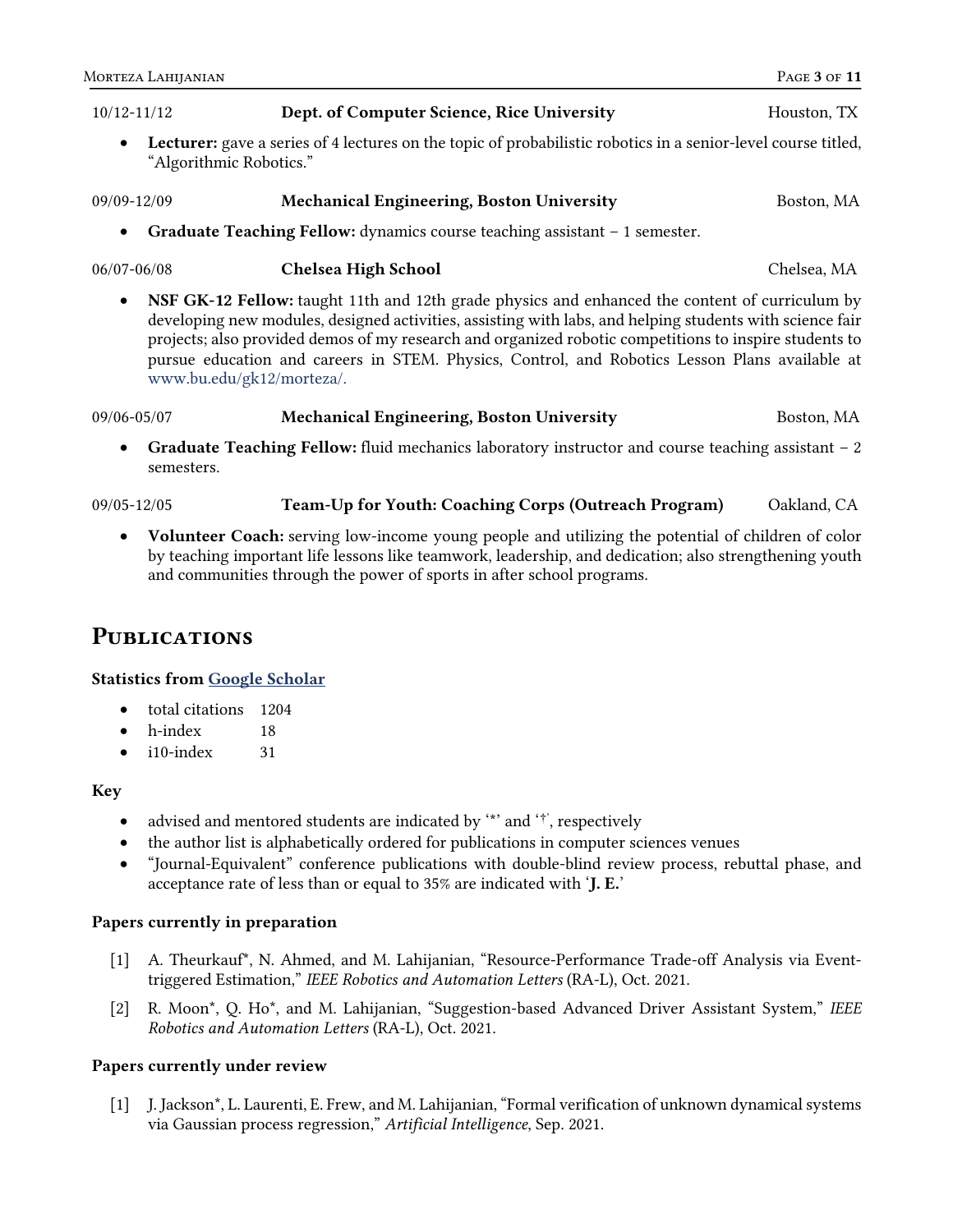- [2] A. Wells†, M. Lahijanian, L. E. Kavraki, M. Y. Vardi, "Stochastic Games for Interactive Manipulation Domains," *IEEE Int'l Conference on Robotics and Automation* (ICRA), Sep. 2021. (submitted)
- [3] S. Almagor, J. Kottinger\*, and M. Lahijanian, "Explainable Conflict-Based Search for Multi-Agent Path Finding," *ICAPS*, Sep. 2021. (J. E., submitted)
- [4] S. Almagor, J. Kottinger\*, and M. Lahijanian, "Explainability in Discrete and Continuous Multi Agent Path Finding," *Journal of Autonomous Agents and Multi-Agent Systems* (JAAMAS), Springer, 2022 (submitted)

#### Peer-reviewed journal publications

- [1] Èric Pairet†, Juan David Hernández, Marc Carreras, Yvan Petillot, and Morteza Lahijanian, "Online Mapping and Motion Planning under Uncertainty for Probabilistically Safe Autonomous Navigation," *IEEE Transactions on Automation Science and Engineering* (*T-ASE*), 2021.
- [2] L. Laurenti, M. Lahijanian, A. Abate, L. Cardelli, and M. Kwiatkowska, "Formal and Efficient Synthesis for Continuous-Time Linear Stochastic Hybrid Processes," *IEEE Transactions on Automatic Control* (*TAC*), vol. 66, no. 1, pp. 17-32, Jan. 2021.
- [3] E. M. Hahn, V. Hashemi, H. Hermanns, M. Lahijanian, and A. Turrini, "Pareto Curves and Robust Strategies for Interval Markov Decision Processes," *invited for publication in ACM Transactions on Modeling and Computer Simulation* (*TOMACS*), vol. 29, no. 4, pp. 1-31, 2019.
- [4] K. He†, M. Lahijanian, L. E. Kavraki, M. Vardi, "Automated Abstraction of Manipulation Domains for Cost-Based Reactive Synthesis," *IEEE Robotics and Automation Letters* (RA-L), vol. 4, no. 2, pp. 285-292, Apr. 2019.
- [5] S. Edelkamp, M. Lahijanian, D. Magazzeni, and E. Plaku, "Integrating Temporal Reasoning and Sampling-Based Motion Planning for Multi-Goal Problems with Dynamics and Time Windows," *IEEE Robotics and Automation Letters* (RA-L), vol. 3, no. 4, pp. 3473-3480, Oct. 2018. (presented in IROS 2018)
- [6] M. Lahijanian, M. Svorenova, A. Morye, B. Yeomans, D. Rao, I. Posner, P. Newman, H. Kress-Gazit, and M. Kwiatkowska, "Resource-Performance Trade-off Analysis for Mobile Robots," *IEEE Robotics and Automation Letters* (RA-L), vol. 3, no. 3, pp. 1840-1847, July 2018.
- [7] H. Kress-Gazit and M. Lahijanian, "Synthesis for Robots: Guarantees and Feedback for Robot Behavior," *Journal of Annual Review of Control, Robotics, and Autonomous Systems*, 2018.
- [8] M. Lahijanian, M. Maly†, D. Fried, L. E. Kavraki, H. Kress-Gazit, and M. Y. Vardi, "Iterative Temporal Planning in Uncertain Environments with Partial Satisfaction Guarantees," *IEEE Transactions on Robotics*, vol. 32, no. 3, pp. 583-599, May 2016.
- [9] M. Lahijanian, S. B. Andersson, and C. Belta, "Formal Verification and Synthesis for Discrete-Time Stochastic Systems," *IEEE Transactions on Automatic Control*, vol. 60, no. 8, pp. 2031-2045, Aug. 2015.
- [10] J. Wang, X. C. Ding, M. Lahijanian, I. Ch. Paschalidis, and C. Belta, "Temporal Logic Motion Control Using Actor-Critic Methods," *Int. Journal of Robotics Research*, vol. 34, no. 10, pp. 1329-1344, Aug. 2015.
- [11] M. Lahijanian, S. B. Andersson, and C. Belta, "Temporal Logic Motion Planning and Control with Probabilistic Satisfaction Guarantees," *IEEE Transactions on Robotics*, vol. 28, no. 2, pp. 396-409, 2012.
- [12] S. B. Andersson, D. Hristu-Varsakelis, and M. Lahijanian, "Observers in Language-based Control," *Communications in Information and Systems (Special Issue Dedicated to the 70th Birthday of Roger Brockett)*, vol. 8, no. 2, pp. 85-106, 2009.

#### Peer-reviewed conference publications

[1] I. Nazmy, A. Harris, M. Lahijanian, and H. Schaub, "Shielded Deep Reinforcement Learning for Multi-Sensor Spacecraft Imaging," *American Control Conference* (ACC), IEEE, Jun. 2022. (accepted)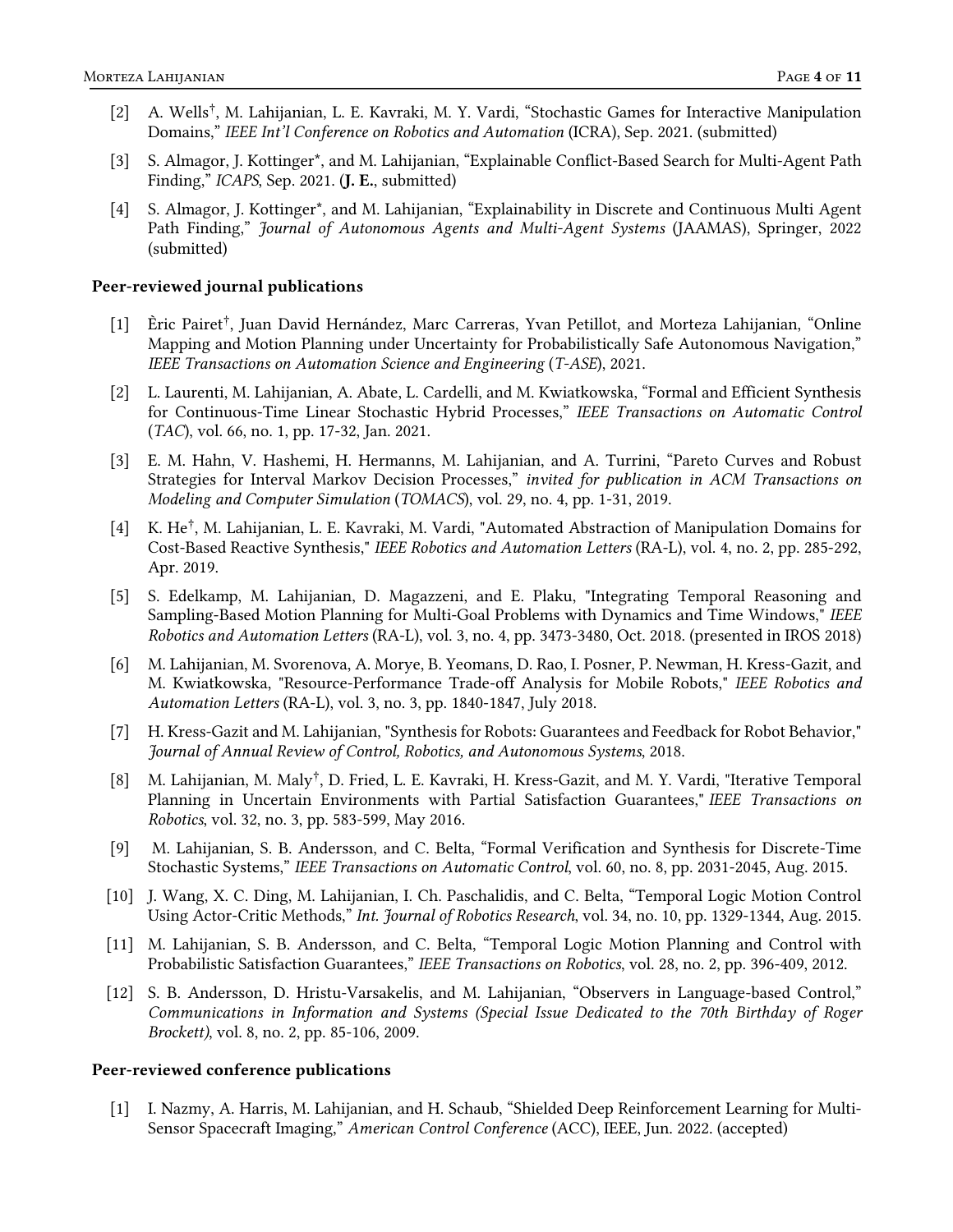- [2] Q. Ho\*, Z. Sunberg, M. Lahijanian, "Gaussian Belief Trees for Chance Constrained Asymptotically Optimal Motion Planning," *IEEE Int'l Conference on Robotics and Automation* (ICRA), May. 2022. (accepted)
- [3] K. Muvvala\*, P. Amorese, and M. Lahijanian, "Let's Collaborate: Regret-based Reactive Synthesis for Robotic Manipulation," *IEEE Int'l Conference on Automatic Control* (ICRA), May. 2022. (accepted)
- [4] J. Jackson\*, L. Laurenti, E. Frew, and M. Lahijanian, "Synergistic Offline-Online Control Synthesis via Local Gaussian Process Regression," *IEEE Conf. on Decision and Control* (*CDC)*, Austin, TX, Dec. 2021. (to appear)
- [5] K. Watanabe\*, N. Renninger\*, S. Sankaranarayanan, and M. Lahijanian, "Probabilistic Specification Learning for Planning with Safety Constraints," IEEE Int. Conf. on Intelligent Robots and Systems (IROS), Prague, Czech Republic, Sep. 2021.
- [6] A. Wells†, M. Lahijanian, L. E. Kavraki, M. Y. Vardi, "Finite Horizon Synthesis for Probabilistic Manipulation Domains," *IEEE International Conference on Robotics and Automation (ICRA)* Xi'an, China, May 2021
- [7] J. Kottinger\*, S. Almagor, and Morteza Lahijanian, "MAPS-X: Explainable Multi-Robot Motion Planning via Segmentation," *IEEE International Conference on Robotics and Automation (ICRA)*, Xi'an, China, May 2021
- [8] J. Jackson\*, L. Laurenti, E. Frew, and M. Lahijanian, "Strategy Synthesis for Partially-known Switched Stochastic Systems," *Hybrid Systems: Computation and Control* (*HSCC*), ACM, May 2021. (J. E.)
- [9] A. Wells†, M. Lahijanian, L. E. Kavraki, and M. Y. Vardi "LTLf Synthesis on Probabilistic Systems," *International Symposium on Games, Automata, Logics, and Formal Verification* (*GandALF*), Sep. 2020.
- [10] J. Jackson\*, L. Laurenti, E. Frew, and M. Lahijanian, "Safety verification of unknown dynamical systems via Gaussian process regression," *IEEE Conf. on Decision and Control* (*CDC)*, Dec. 2020.
- [11] S. Almagor and M. Lahijanian, "Explainable Multi Agent Path Finding," *Int. Conf. on Autonomous Agents and Multiagent Systems* (AAMAS), ACM, pp. 34–42, May 2020. (J. E.)
- [12] M. Wu, T. Louw, M. Lahijanian, W. Ruan, X. Huang, N. Merat, and M. Kwiatkowska, "Gaze-based Intention Anticipation over Driving Manoeuvres in Semi-Autonomous Vehicles," *IEEE Int. Conf. on Intelligent Robots and Systems* (IROS), Oct. 2019.
- [13] F. Eiras†, M. Lahijanian, and M. Kwiatkowska, "Correct-by-Construction Advanced Driver Assistance Systems based on a Cognitive Architecture," *IEEE Connected and Automated Vehicles Symposium* (IEEE CAV), IEEE, Sep. 2019.
- [14] N. Cauchi, L. Laurenti, M. Lahijanian, A. Abate, M. and L. Cardelli, "Efficiency through Uncertainty: Scalable Formal Synthesis for Stochastic Hybrid Systems," *Hybrid Systems: Computation and Control* (HSCC), ACM, Apr. 2019. (J. E.)
- [15] E. Pairet†, J. D. Hernandez, M. Lahijanian, and Marc Carreras, "Uncertainty-based Online Mapping and Motion Planning for Marine Robotics Guidance," *IEEE Int. Conf. on Intelligent Robots and Systems* (IROS), Oct. 2018.
- [16] K. He, M. Lahijanian, L. E. Kavraki, and M. Y. Vardi, "Reactive Synthesis for Finite Tasks Under Resource Constraints," *IEEE International Conference on Intelligent Robots and Systems* (*IROS*), pp. 5326-5332, Vancouver, BC, Sep. 2017.
- [17] E. M. Hahn, V. Hashemi, H. Hermanns, M. Lahijanian, and A. Turrini, "Multi-objective Robust Strategy Synthesis for Interval Markov Decision Processes," *International Conference on Quantitative Evaluation of SysTems* (*QEST*), pp. 207-223, Berlin, Germany, Sep. 2017.
- [18] M. Lahijanian and M. Kwiatkowska, "Specification Revision for Markov Decision Processes with Optimal Trade-off," *IEEE Conf. on Decision and Control* (*CDC*), pp. 7411-7418, Las Vegas, NV, Dec. 2016.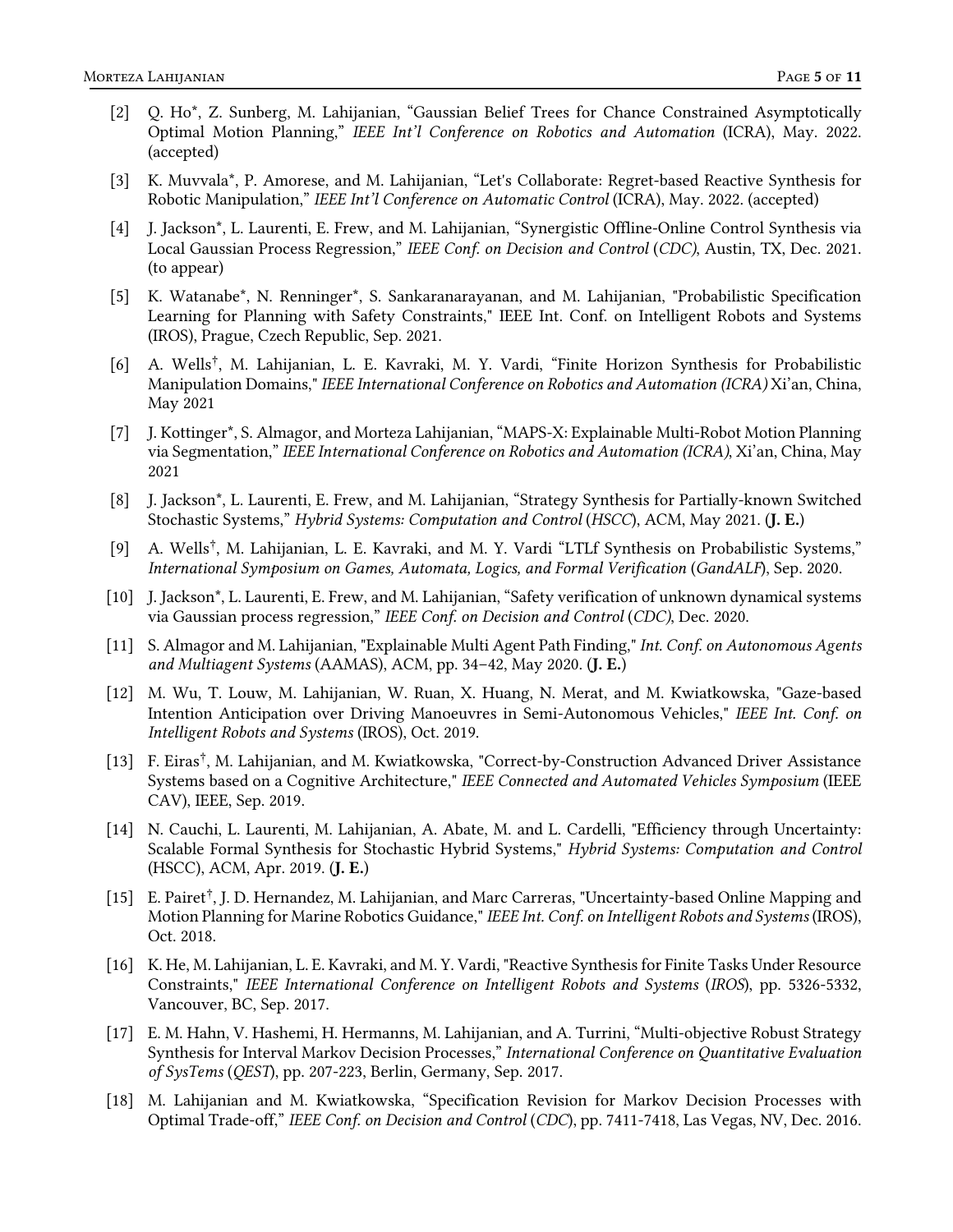- [19] M. Lahijanian and M. Kwiatkowska, "Social Trust: a Major Challenge for the Future of Autonomous Systems," *AAAI Fall Symposium on Cross-Disciplinary Challenges for Autonomous Systems* (*AAAI FSS*), pp. 189-193, Arlington, VA, Nov. 2016.
- [20] K. He†, M. Lahijanian, L. E. Kavraki, M. Y. Vardi, "Towards Manipulation Planning with Temporal Logic Specifications," *IEEE International Conference on Robotics and Automation (ICRA)*, pp. 346-352, Seattle, WA, May, 2015.
- [21] M. Lahijanian, S. Almagor, D. Fried, L. E. Kavraki, M. Y. Vardi, "This Time the Robot Settles for a Cost: A Quantitative Approach to Temporal Logic Planning with Partial Satisfaction," *AAAI Conf. on Artificial Intelligence*, pp. 3664-3671, Austin, TX, Jan. 2015. (J. E.)
- [22] R. Luna, M. Lahijanian, L. E. Kavraki, M. Moll, "Asymptotically Optimal Stochastic Motion Planning with Temporal Goals," *Workshop on the Algorithmic Foundations of Robotics (WAFR)*, pp. 335-352, Istanbul, Turkey, Aug. 2014. (J. E.)
- [23] R. Luna, M. Lahijanian, L. E. Kavraki, M. Moll, "Optimal and Efficient Stochastic Motion Planning in Partially-Known Environments," *AAAI Conference on Artificial Intelligence*, pp. 2549-2555, Quebec City, Canada, July, 2014. (J. E.)
- [24] M. Lahijanian, L. E. Kavraki, M. Y. Vardi, "A Sampling-Based Strategy Planner for Nondeterministic Hybrid Systems," *IEEE International Conference on Robotics and Automation (ICRA)*, pp. 3005-3012, Hong Kong, China, May, 2014.
- [25] R. Luna, M. Lahijanian, L. E. Kavraki, M. Moll, "Fast Stochastic Motion Planning with Optimality Guarantees Using Local Policy Reconfiguration," *IEEE International Conference on Robotics and Automation (ICRA)*, pp. 3013-3019, Hong Kong, China, May, 2014.
- [26] M. R. Maly, M. Lahijanian, L. E. Kavraki, H. Kress-Gazit, and M. Y. Vardi, "Iterative Temporal Motion Planning for Hybrid Systems in Partially Unknown Environments," *ACM International Conference on Hybrid Systems: Computational and Control (HSCC)*, pp. 353-362, Philadelphia, PA, Apr., 2013. (J. E.)
- [27] M. Lahijanian, S. B. Andersson, and C. Belta, "Approximate Markovian Abstractions for Linear Stochastic Systems," *IEEE Conference on Decision and Control (CDC)*, pp. 5966-5971, Maui, HI, Dec., 2012.
- [28] X. C. Ding, J. Wang, M. Lahijanian, I. Paschalidis, and C. Belta, "Temporal Logic Motion Control using Actor-Critic Methods," *IEEE International Conference on Robotics and Automation (ICRA)*, pp. 4687-4692, St. Paul, MN, May, 2012.
- [29] R. Moazzez Estanjini, X. C. Ding, M. Lahijanian, C. Belta, I. Paschalidis, "Least Squares Temporal Difference Actor-Critic Methods with Applications to Robot Motion Control," *IEEE Conference on Decision and Control (CDC)*, pp. 704-709, Orlando, FL, Dec. 2011.
- [30] Cizelj, X. C. Ding, M. Lahijanian, A. Pinto, C. Belta, "Probabilistically Safe Vehicle Control in a Hostile Environment," *Int'l Federation of Automatic Control (IFAC) 18th World Congress*, Milan, Italy, 2011.
- [31] M. Lahijanian, S. B. Andersson, and C. Belta, "Controlling an MDP from a PCTL specification," *American Controls Conference (ACC)*, pp. 311-316, San Francisco, CA, Jun., 2011.
- [32] M. Lahijanian, J. Wasniewski, S.B. Andersson, and C. Belta, "Motion planning and control from temporal logic specifications with probabilistic satisfaction guarantees," *IEEE International Conference on Robotics and Automation (ICRA)*, pp. 3227-3232, Anchorage, Alaska, May, 2010.
- [33] M. Lahijanian, S. B. Andersson, and C. Belta, "A probabilistic approach for control of a stochastic system from LTL specifications," *IEEE Conference on Decision and Control (CDC)*, pp. 2236-2241, Shanghai, China, Dec., 2009.
- [34] M. Lahijanian, M. Kloetzer, S. Itani, C. Belta, and S. B. Andersson, "Automatic deployment of autonomous cars in a robotic urban-like environment (RULE)," *IEEE International Conference on Robotics and Automation (ICRA)*, pp. 2055-2060, Kobe, Japan, May, 2009.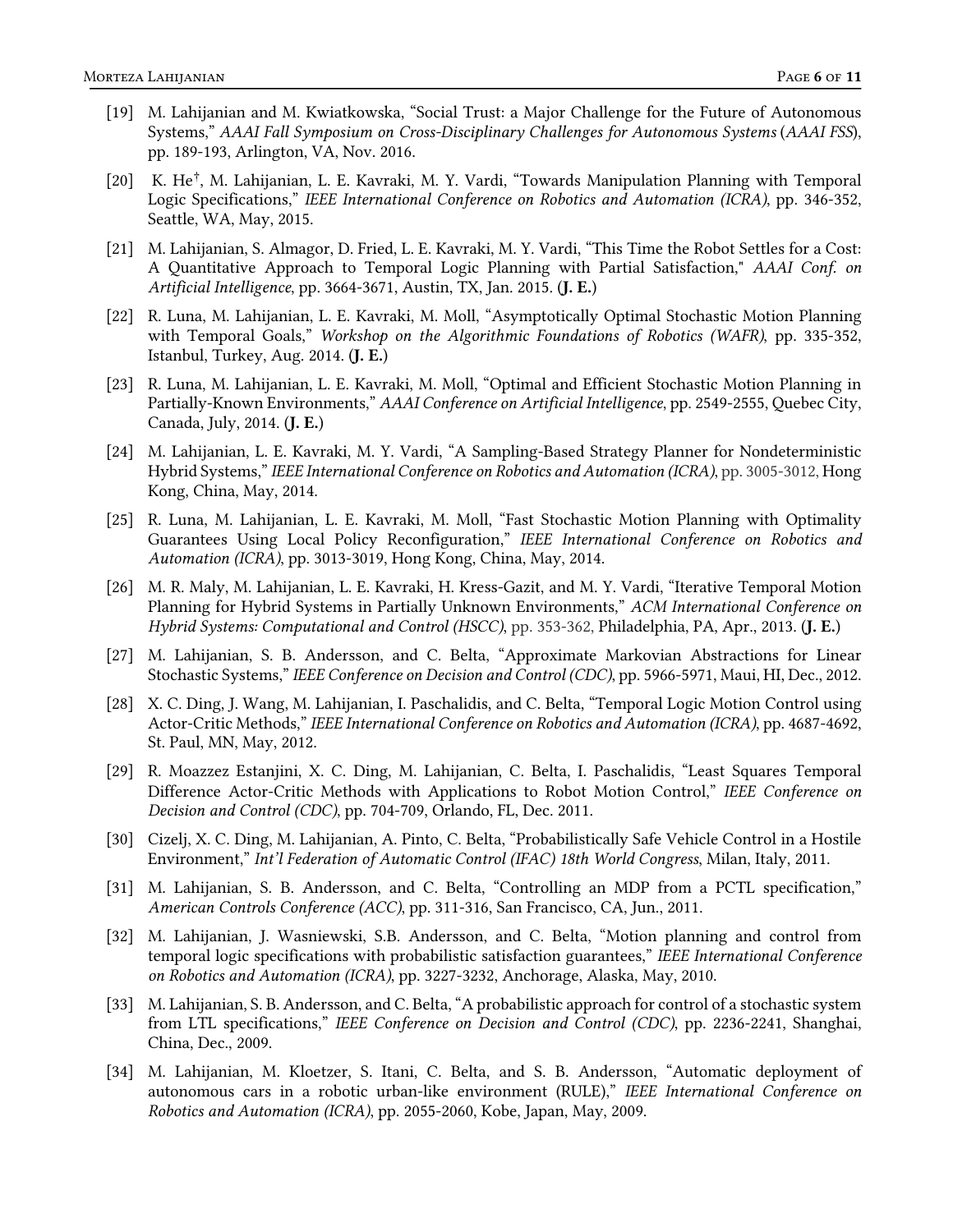## *Invited Talks*

- [1] Invited Talk "Data-driven Synthesis for Partially-known Stochastic Systems," Jet Propulsion Laboratory (JPL), Oct. 2021
- [2] Invited Talk "Data-driven Synthesis for Partially-known Stochastic Systems," Int'l Colloquium on Automata, Languages and Programming Workshop on Flavors of Uncertainty in Verification, Planning, and Optimization, July 2021
- [3] Invited Talk "Data-driven Formal Synthesis for Partially-known Stochastic Systems," Autonomy Talks, Institute for Dynamic Systems and Control, ETH Zürich, Switzerland, May 2021
- [4] Invited Talk "Safety in Face of Complexity: An Algorithmic Approach," Robotics: Science and System (RSS) Workshop on Robust Autonomy, Jun 2019.
- [5] Invited Talk "Towards Safe Autonomy through Correct-by-Construction Algorithmic Approaches," Dept. of Aerospace Engineering Sciences, University of Colorado Boulder, CO, U.S.A., 2018.
- [6] Invited Talk "Towards Safe Autonomy through Correct-by-Construction Algorithmic Approaches," Dept. of Mechanical Engineering, Temple University, PA U.S.A., 2018.
- [7] Invited Talk "Towards Safe Autonomy through Correct-by-Construction Algorithmic Approaches," Dept. of Mechanical Engineering & Mechanics, Lehigh University, PA U.S.A., 2018.
- [8] Invited Talk "Towards Safe Autonomy through Correct-by-Construction Algorithmic Approaches," Dept. of Computing, Imperial College, London, U.K., 2018.
- [9] Invited Talk "How Much Should You Trust a Robot," Safety and Reliability Society," London, U.K., 2017.
- [10] Invited Talk "Bestowing Robot Autonomy Through Formal Methods," School of Electrical Engineering and Computer Science, Queen Mary University of London, U.K., 2016.
- [11] Invited Talk "Enabling Robot Autonomy in Complex Missions: Automatic Control Generation from Task-Level Specifications," Max Planck Institute for Informatics, Dependable Systems and Software Group, Saarland University, Germany, 2016.
- [12] Invited Talk "Enabling Robot Autonomy in Complex Navigational Missions," Department of Computer Science, University of Oxford, Oxford, U.K., 2015.
- [13] Invited Talk "Bestowing Intelligence upon Robots: Automatic Control Generation from Task-Level Specifications," Mechanical Engineering Department, University of Nevada, Reno, NV, 2015.
- [14] Workshop Speaker "Robot Motion Planning Under Uncertainty with Temporal Logic Tasks: from Nondeterministic Discrete Disturbances to Continuous Stochastic Noise," ExCAPE Robotics Workshop, Houston, TX, 2013.
- [15] Invited Talk "Automatic Deployment of Autonomous Cars with Complex Tasks in an Urban-Like Environment," University of Tokyo, Tokyo, Japan, 2009.

# *Research Projects*

- 1. Expert-informed Autonomous Science Planning for In-situ Observations and Discoveries
	- Funding: NASA
- 2. CPS: Medium: Correct-by-Construction Controller Synthesis using Gaussian Process Transfer Learning
	- Funding: NSF CPS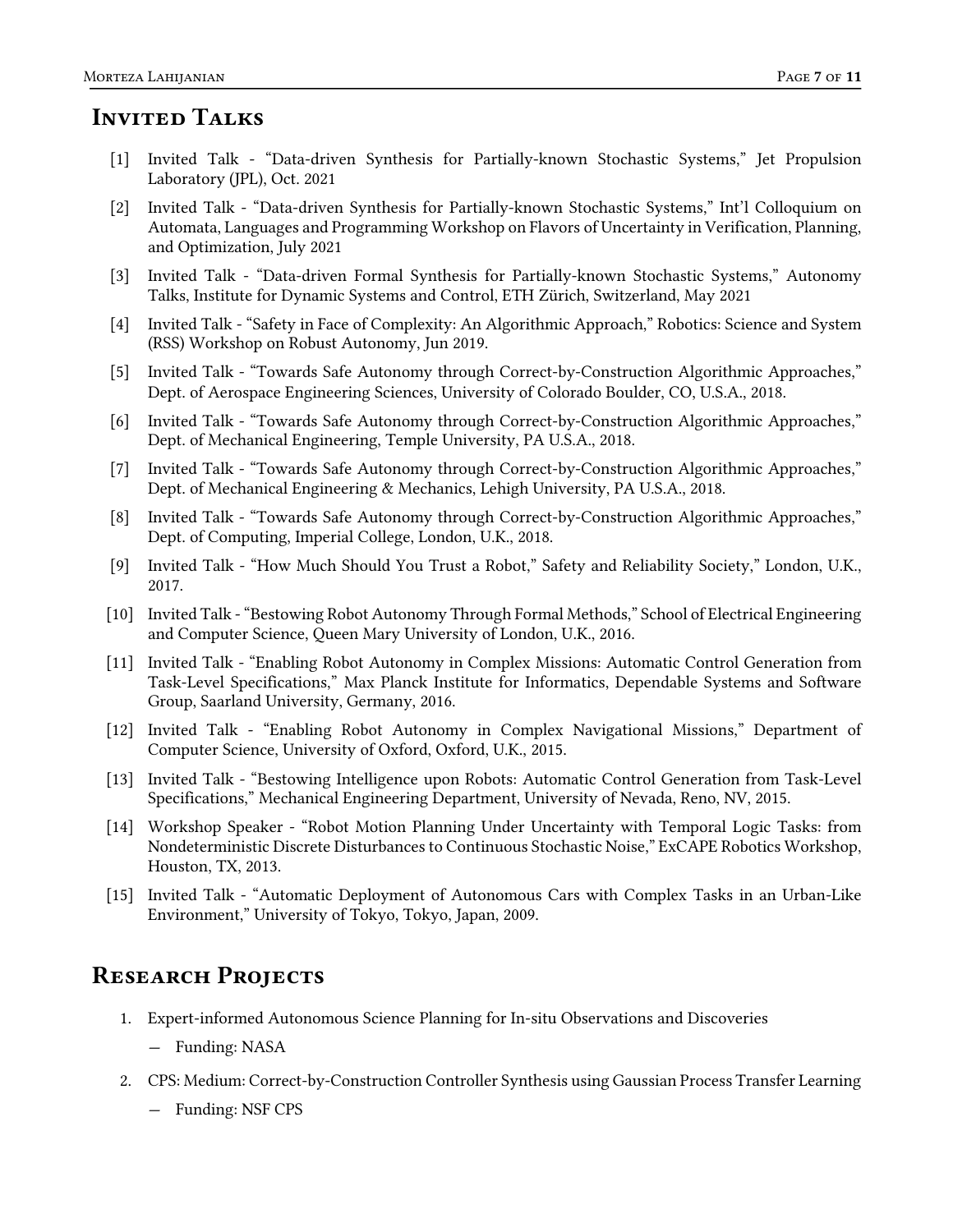- 3. IN-PASS Intelligent Navigation, Planning, and Awareness for Swarm Systems — Funding: NASA
- 4. Verifiable Control Synthesis through Model-based Learning with Safety Guarantees
	- Funding: NSF IUCRC Center for Unmanned Aircraft Systems
- 5. Evaluating Onbase Deployment of Smart Transportation Technologies
	- Funding: US Army Corp of Engineers ERDC
- 6. Streamlined Data-Driven Anomaly Monitoring and Causation Analysis
	- Funding: Air Force
- 7. Agility Prime Shielded Reinforcement Learning
	- Funding: Air Force
- 8. Enabling Long-term Robotic Autonomy: from Learning Specifications to Autonomous Navigation and Interaction
	- Funding: Autonomous Systems IRT, CU Boulder

### *Advising & Mentoring*

- Current PhD Students
	- John Jackson (co-advised with Eric Frew), University of Colorado Boulder
		- Share of mentoring: 65% Lahijanian 35% Frew
	- Justin Kottinger, University of Colorado Boulder
	- Anne Theurkauf (co-advised with Nisar Ahmed), University of Colorado Boulder
		- Share of mentoring: 70% Lahijanian 30% Ahmed
	- Qi Heng Ho (co-advised with Zachary Sunberg), University of Colorado Boulder
		- § Share of mentoring: 50% Lahijanian 50% Sunberg
	- Kandai Watanabe (co-advised with Sriram Sankaranarayanan), University of Colorado Boulder
		- Share of mentoring: 90% Lahijanian 10% Sankaranarayanan
	- Rayan Mazouz, University of Colorado Boulder
	- Karan Muvvala, University of Colorado Boulder
	- Robert Reed, University of Colorado Boulder
	- Natan Osikowicz, (co-advised with Eric Frew), University of Colorado Boulder
		- Share of mentoring: 50% Lahijanian 50% Frew
- Current MS Students
	- Peter Amorese, University of Colorado Boulder
	- Roland Ilyes, University of Colorado Boulder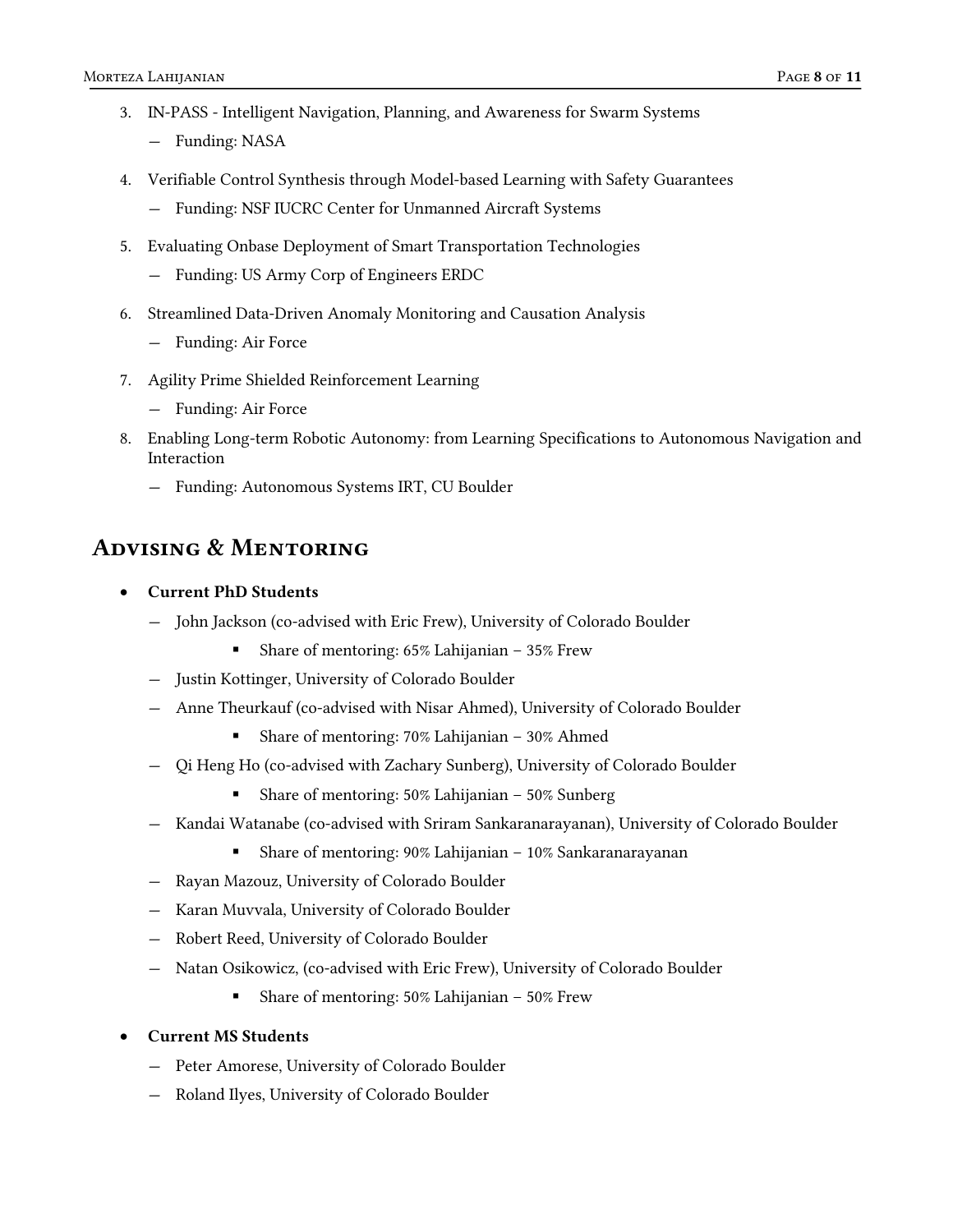#### • Graduated students:

- Daniel Crook (BS), University of Colorado Boulder, 2021
- Peter Amorese (BS), University of Colorado Boulder, 2021
- Karan Muvvala (MS)
	- § Thesis title: "Human-aware Strategy Synthesis for Robotic Manipulators using Regret Games"
	- University of Colorado Boulder, 2021
- Richard Moon (MS)
	- § Thesis title: "Suggestion-based Advanced Driving Assistance System for Semiautonomous Vehicles in Safety Critical Situations"
	- § University of Colorado Boulder, 2020
- Akash Ratheesh Babu (MS, co-advised with Nisar Ahmed)
	- § Thesis title: "Resource-Aware Planning Framework for Autonomous Systems in Communication-limited Environments"
	- University of Colorado Boulder, 2020
- Nicholas Renninger (MS)
	- § Thesis title: "An End-to-end Framework for Control Synthesis from Demonstrations via Probabilistic Automata Learning"
	- University of Colorado Boulder, 2020
- Francisco Girbal Eiras (MS)
	- § Thesis title: "To Err is Human: Designing Correct-by-Construction Driver Assistance Systems using Cognitive Modelling,"
	- University of Oxford, UK, 2018
- Èric Pairet Artau (MS, co-advised with Juan David Hernández and Marc Carreras)
	- § Thesis title: "Uncertainty-based Online Mapping and Motion Planning for Marine Robotics Guidance,"
	- University of Girona, Spain, 2017
- Chak Yan Lam (MS)
	- § Thesis title: "Driver Assistance Using Cognitive Modelling and Strategy Synthesis"
	- University of Oxford, UK, 2017
- Mentored four graduate students (Matthew R. Maly, Keliang He, Min Wu, and Andrew Wells) on research projects involving motion planning for robotic systems with high-level tasks and safe interaction with semi-autonomous vehicles. All projects have resulted in publication (HSCC'13, ICRA'15, IROS'17, RA-L'18, IROS'19, GandALF'20, ICRA'21).

## *Professional Services*

- Editorial board:
	- o Associate editor for *IEEE Int'l Conference on Robotics and Automation (ICRA 2022)*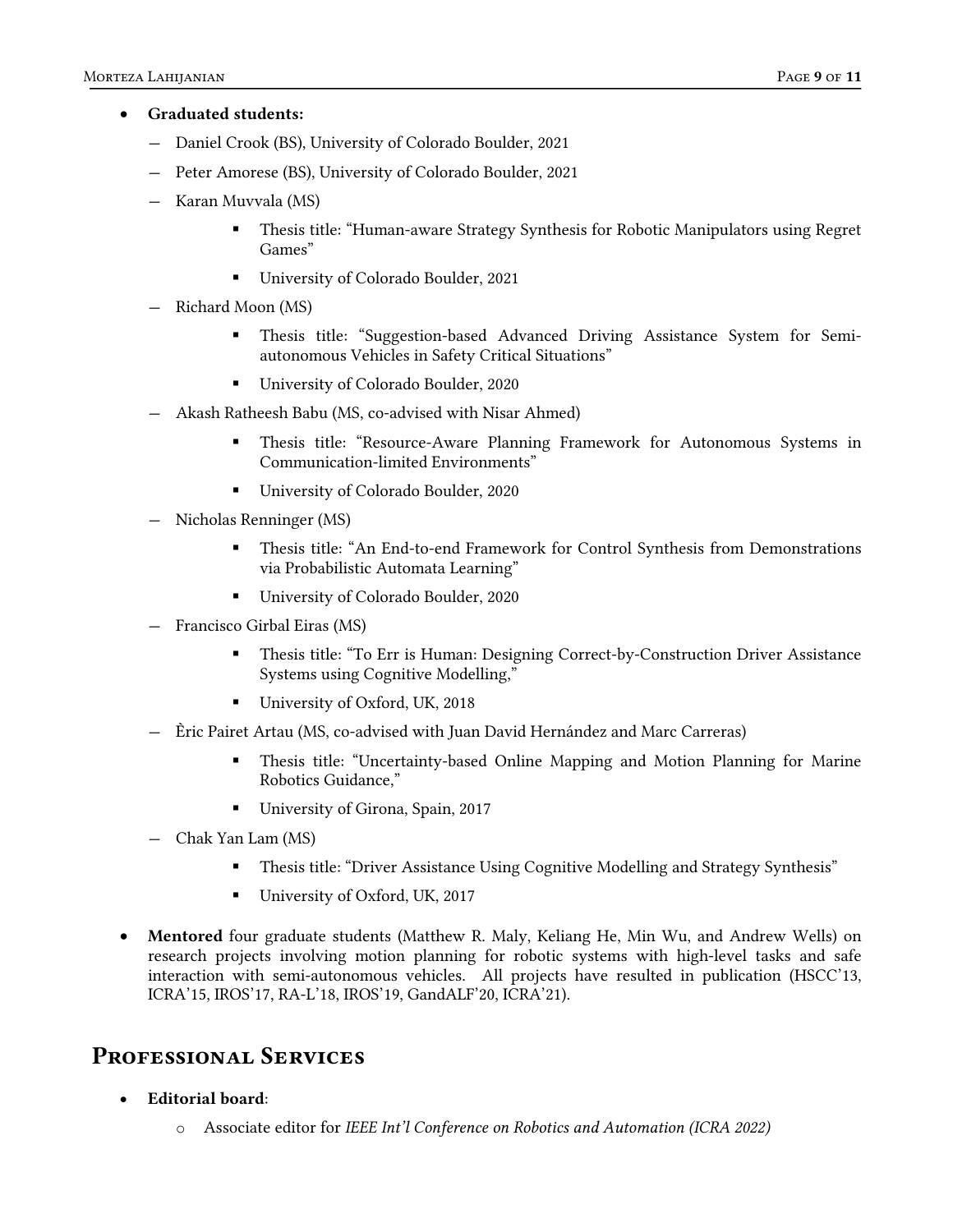- o Member of the editorial board for "In*spired* Research Magazine," (University of Oxford 2016 2018)
- Special-Session Chair:
	- o Special Session: Control Synthesis and Motion Planning for Cyber-physical and Control Systems at *Int'l Conference on Formal Modeling and Analysis of Timed Systems (FORMAT 2021)*
- Program committee: member of technical program committee:
	- AAAI Conference on Artificial Intelligence (AAAI 2022)
	- o Int'l Conference on Runtime Verification (RV 2021)
	- o Int'l Conference on Formal Modeling and Analysis of Timed Systems (FORMATS 2021)
	- o Int'l Joint Conf. on Artificial Intelligence (IJCAI 2020)
	- o Robotics: Science and Systems Conference (RSS 2013 & 2017)
	- o Artificial Intelligence Conference (AAAI 2016)
	- o Combining AI Reasoning and Cognitive Science with Robotics Workshop at the Robotics: Science and Systems Conference (RSS 2015)

• Proposal Reviewer:

- NSF panelist for Robust Intelligence program (2020)
- o NSF panelist for Cyber-Physical Systems program (2019)
- o Dutch Research Council NOW (2019)
- Workshop Organizer: Co-organizer of the following workshops:
	- o "Robots, Morality, and Trust through the Verification Lens" as part of Federated Logic Conference and Computer Aided Verification (FLoC & CAV 2018)
	- o "Morality and Social Trust in Autonomous Robots" as part of Robotics: Science and Systems Conference (RSS 2017)
	- o "Social Trust in Autonomous Robots" as part of Robotics: Science and Systems Conference (RSS 2016)
	- o ExCAPE Robotics Workshop at Rice University (ExCAPE 2013)
- Thesis Committees: Member of the following thesis committees
	- o PhD
		- § Gilles Nies, Saarland University, Saarbrücken, Germany, PhD, 2021
		- § Andrew Baker Mills, University of Colorado Boulder, PhD, 2021
		- § Katherine Glasheen, University of Colorado Boulder, PhD, 2021
		- Andrew Wells, Rice University, PhD, 2021
		- § Andrew Harris, University of Colorado Boulder, PhD, 2021
		- Sangwoo Moon, University of Colorado Boulder, PhD, 2020
	- o MS
		- § Dawson Beatty, University of Colorado Boulder, MS, 2021